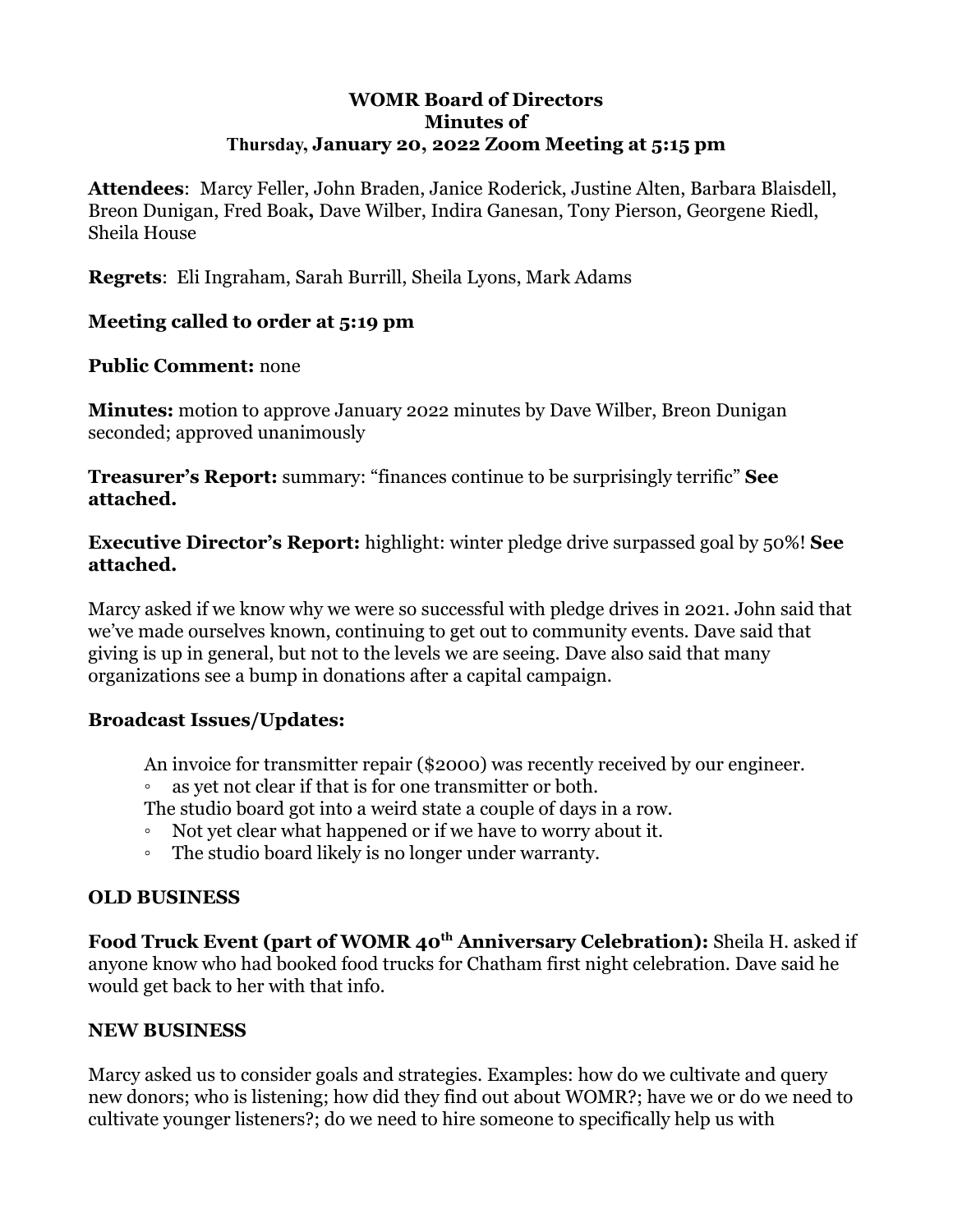marketing?

Discussion followed

Justine wonders if new DJs over the last couple of years are tapping into new groups of people.

John said that, especially with teen DJs, we get lots of friends and family donations. Dave suggested that perhaps we should promote specific DJs

Tony thinks if we get listeners the donors will come

Breon said that the increase in listeners and donors could be due to more year rounders and hopefully visiting people take us home with them; our programming goal should be as diverse as possible

Georgene thinks we should focus on social media

John said our current marketing strategy involves trade arrangements with partner organizations, including Provincetown Independent ads featuring specific programming

Georgene (and all agree) – we should be promoting the station's  $40<sup>th</sup>$  Anniversary Justine pointed out that our marketing needs do not necessarily require a full-time hire, it could be contract work or a part-time hire

Tony recommended that the staff should come up with a task list or job description John is able to hire someone on a contract basis without board approval; a staff position would require board approval (Marcy added that possibly Executive Committee approval would be sufficient if it was necessary to move on a hire prior to the next board meeting).

#### More thoughts/ideas

Dave asks us to consider how to promote public involvement in the station John says we need increases in volunteers in addition to donors John pointed out that without the outer cape teens programming, we don't really have an educational element we also need to think about spoken word shows that focus on local community

**Next meeting:** Zoom Meeting on Thursday, February 17 at 5:15 pm

**Adjournment:** motion to adjourn by Sheila House, Georgene Riedl seconded; approval was unanimous. Meeting adjourned at 6:14 pm

*~ Submitted February 13, 2022 – Fred Boak, Board Clerk*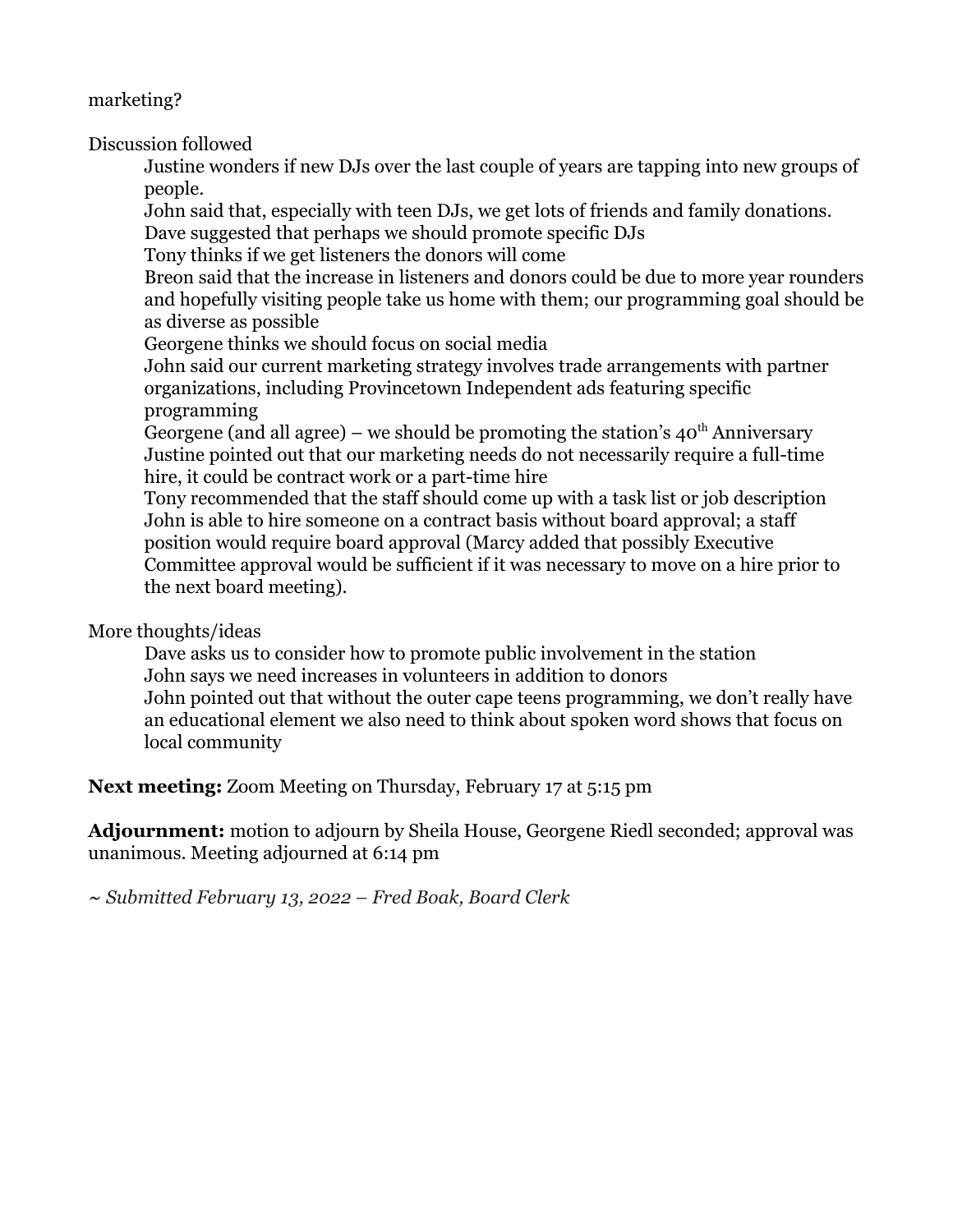#### **LOWER CAPE COMMUNICATIONS, INC. – WOMR FINANCE COMMITTEE January Board Report – Prepared on January 19th, 2022.**

**Note***: Finance Committee hasn't met since last board meeting, it will meet with 2022 members in February to set goals and review first quarter results against budget.*

*Thanks to Steve Gass who is rolling off the committee and to Bruce Bierhans who is taking his slot.*

## **Mortgage**

Board-approved Mortgage paydown of \$75,000 was made on December 20<sup>th</sup>, 2021. Balance as of January 18th 2022 was \$122,509

Based on our current payment of \$2,500 per month, and assuming no further paydowns or interest changes, then the loan maturity is only 54 months away, that's 2026!!!

- Not bad considering original maturity was to be **2035**!

Expect recommendations to make additional paydowns as we get further into Fiscal Year 2022, assuming all remains financially well.

# **Standard Financial Update - January 19th 2022**

*Checking \$142,000* – one year ago, balance was \$122,913 *Total Reserves \$215,000* – one year ago, balance was \$170,295

Reserve Composition: \$75,000 Equipment Reserve \$100,000 CD Portfolio \$40,000 Operating Reserve

## **2022 Budget Analysis**

First Quarter Fiscal Year 2022 budget analysis will be completed before next Board meeting, but things must be good given that we started this fiscal year with about \$50k! That review will be a good introduction to WOMR for any new FC members.

## **Finance Committee Composition**

We will approve FC members at January Board meeting – any more volunteers?